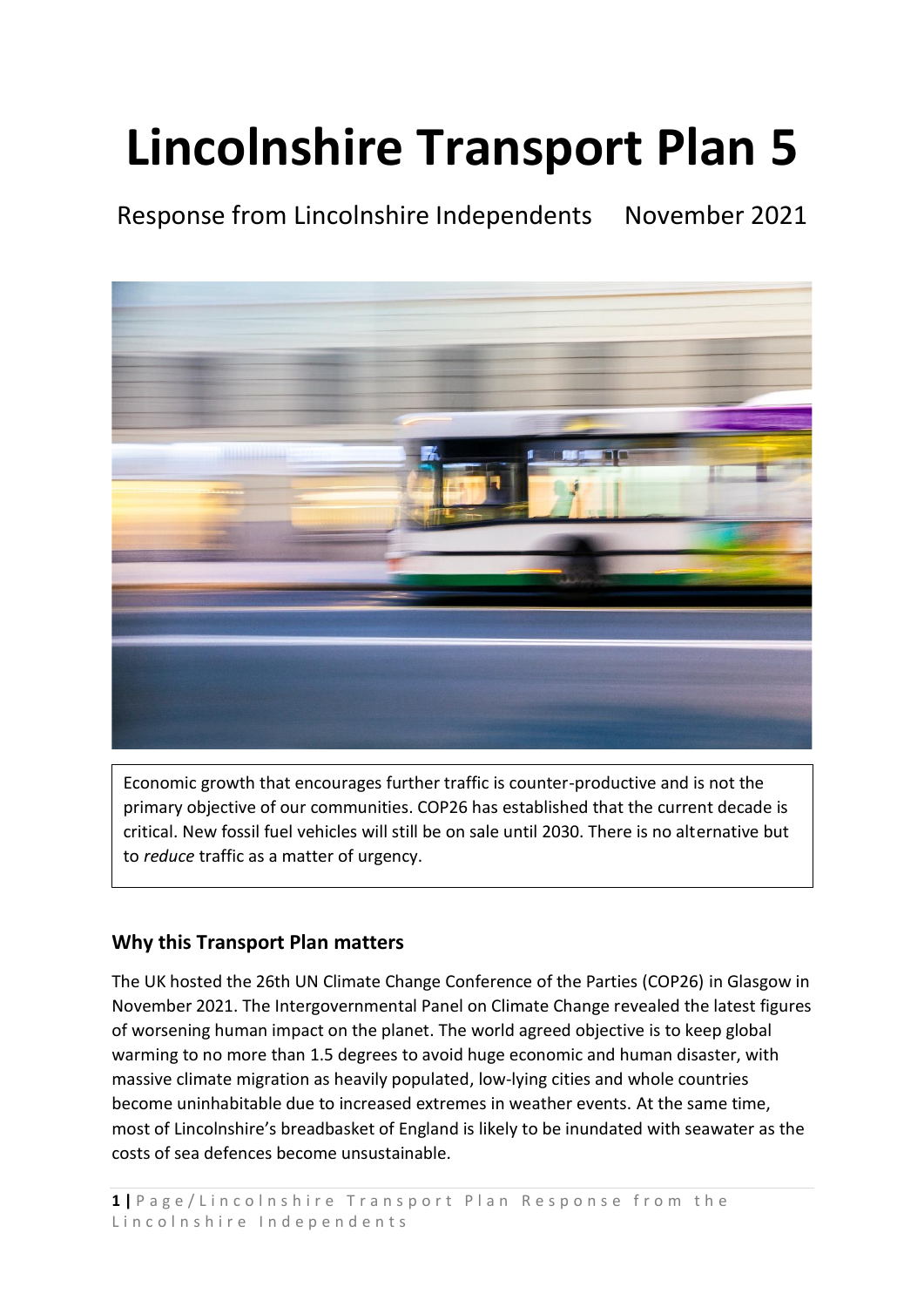In Lincolnshire, we have the national commitment to net zero by 2050 for the County Council who are planning to reduce Council emissions by over 60% by 2030. North Kesteven has a higher target of net zero of 2030 for the whole district covered by District Council, calculated at a total of £1.45bn including all partners. (Anthesis Study about to be published) "Nationally, Councils themselves contribute 1.5% of emissions, but influence 30%, so multi-level agreements set out in the Glasgow Pact are vital.



Although globally transport contributes 21% of emissions, in Lincolnshire, transport contributes the largest portion, 39% of total CO2 emissions. (1.46m tonnes/yr) Transport related carbon emissions have hardly changed in the past fifteen years to 2018. (Page 27) Vans have increased by 70% since 2000. Even with Covid, there was a national reduction in emissions of 6%, while the required reduction in North Kesteven is 13.7% every year.

There is a significant increase in use of vehicles (30%) and a decrease in bus patronage almost the same amount over the past decade.

This Transport Plan has a key role to play in reducing the emissions of our County.

The UK is only 60% self-sufficient in food and cannot rely on imports being carbon neutral. Agriculture and Tourism are two major sources of income in Lincolnshire. Both will be negatively affected by a significant drive towards "growth" and the resulting traffic. The green uncluttered food producing county is under direct threat from any schemes. The attraction of Lincolnshire, its USP, is the open rural nature of our countryside dotted with historic market towns and villages. We should not build our policies on destroying this economic and social asset.

Almost nothing arrives nor leaves this planet. We sit in our own waste, whether it is carbon dioxide, methane, plastic, batteries or nuclear waste. We are aiming for a circular economy, which means no waste, as everything is reused. This should be included in the principles applied to the LTP5.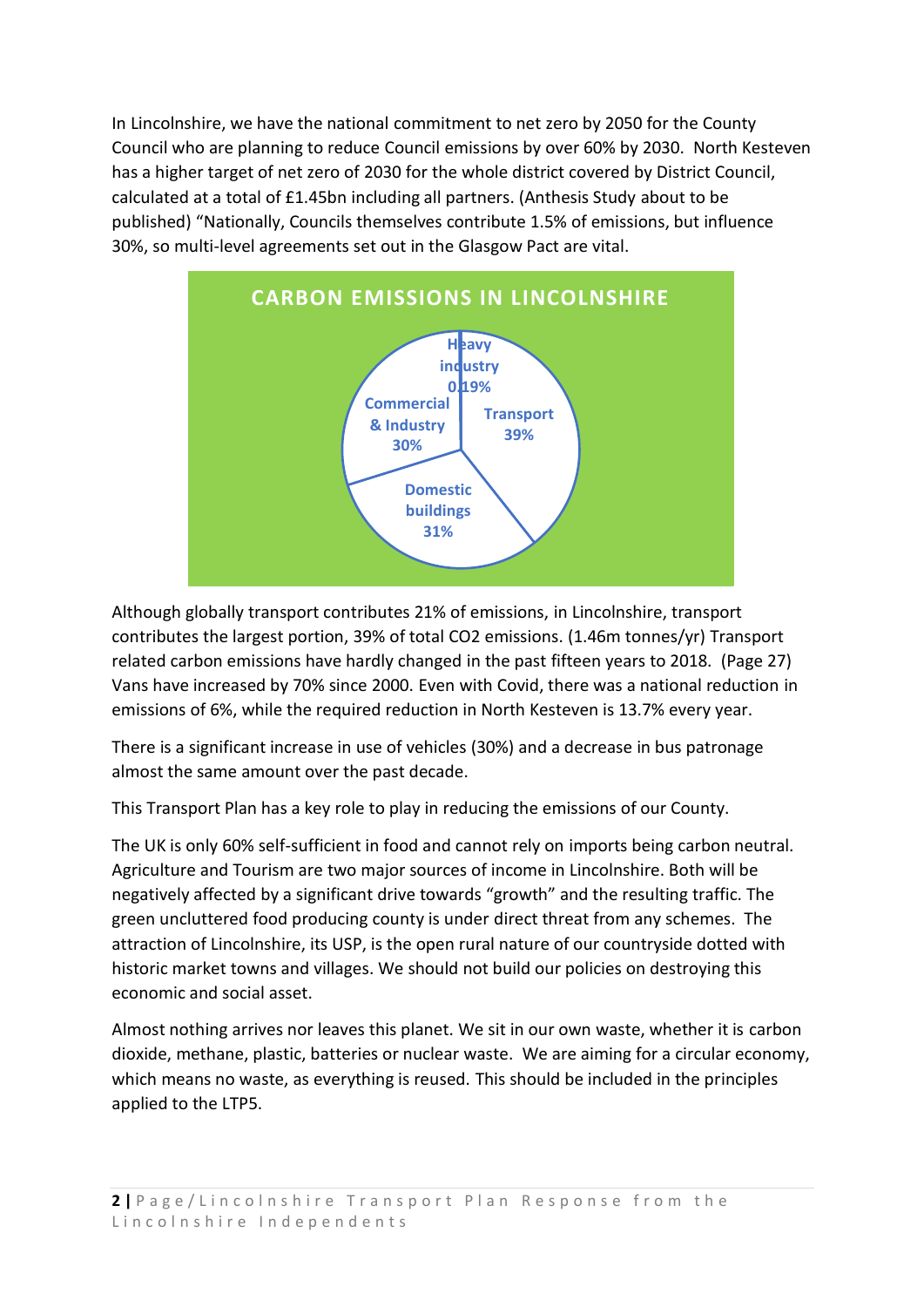### **Key Recommendations**

#### **1. The primary aim of the LTP5 should be tackling climate change and thus improving quality of life.**

Economic growth may well be a product of changing our approach but should not be the objective. We should actively seek to avoid all damaging activity to find the best safe solution. For example, how can we justify as yet unplanned new road building projects unless their mitigation in full can be identified and costed to net zero? Can we afford the carbon emissions of fulfilling the stated aim of building 100,000 new dwellings and 950 hectares of new industry in Lincolnshire by 2031?

However, "supporting economic growth" is still identified as the key objective, driven by the *ambitions* of the Greater Lincolnshire Economic Partnership, with Quality of life and Impact on the Environment as subsidiary. This is both dangerous and damaging to our communities.

There is recognition of the importance of quality of life for residents, (Theme 6). This is supported in the goal; "Safer communities and streets rather than movement of traffic." (2.2.1).

Particularly in the current climate emergency, we cannot forever grow. We need to pursue quality of life in balance where our needs coincide with available resources. The economic growth ambition should be replaced by the more inclusive "Improved wellbeing of all our citizens".

Thus theme 6 becomes incorporated in the primary aim in theme 1.

#### **2. Include clear ambition to reduce the impact of traffic in communities**

This plan needs to address the biggest problem facing our communities; the increase in speeding traffic and a disproportionate increase in vans and lorries. This is calculated in LTP5 as a 30% increase in traffic in the past ten years, higher than the East Midlands and England. Lorry traffic has returned to pre-Covid levels, with vans and cars close behind.

A concerted effort to reduce and slow traffic through villages and urban communities needs to be seriously tackled and funded. An assessment of lorry movements is needed, to review what changes could reasonably be made. Planning must include a priority of reducing the need to travel, with local facilities within fifteen minutes active travel.

A much bigger proportion of road finance should be spent on cycle paths, not only for the benefit of cyclists, walkers and mobility vehicles, but also to enable a better flow on the roads.

This also requires considerably improved road maintenance as it is the edges where cyclists are severely at risk. 80% of Lincs roads are Class C or unclassified and need to be better maintained.

To reduce the wear and thus the need for maintenance, designation of "quiet lanes" should be included, encouraging more lanes for cyclists and walkers. These strategic non-motorised traffic lanes also reduce the need to build some cycle paths. There are many across the county which could be brought into play. Protecting country lanes from unnecessary damaging vehicle use is essential to avoid continual damage to wildlife and escalating repair costs.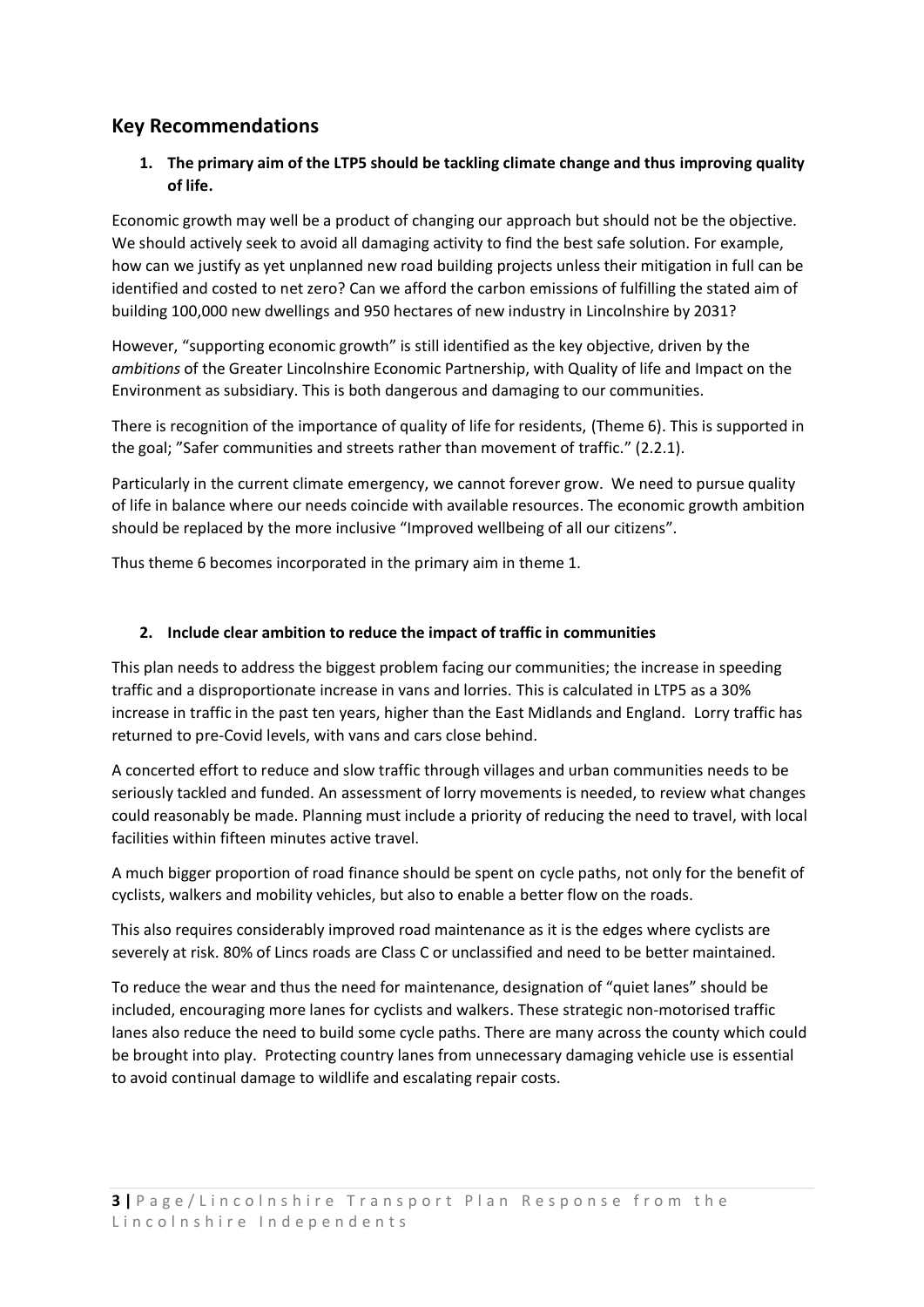#### **3. Include an objective to eliminate damaging air quality in Lincolnshire and provide safe routes for active travel to facilities within 15 minutes.**

It cannot be right that we are poisoning the air our children breathe. Some schools in Lincoln have had to reduce the time children spend in the playground, as the air damages their lungs. Time travelling to and from school or playing at home is not even counted. If we want children and adults to walk or cycle, we must have safe routes and clean air. All basic facilities need to be within fifteen minutes of active travel (Walking or cycling).

The Transport Plan points out in objective 4c;

"Most major urban air pollutants are known to have harmful effects at low levels on vegetation including arable crops. These concentrations are below those known to have a direct impact on human health. WHO" (Sulphur dioxide, nitrogen oxide and Ozone) and

"The prevalence of chronic obstructive pulmonary disease (COPD) is significantly higher in Lincolnshire than the national and regional averages."

We need to reduce the levels of harmful emissions to below that damaging to human health.

We would support clean air zones as part of a *package of measures*, including electric charging points. On its own, it may just make living in those areas more expensive for people who need cars to get to work.

There needs to be clarity on where the electricity is coming from. If it is from a fossil fuel power, then the emissions are not saved. Hydrogen is a useful means of storing energy from erratic renewable sources, but if it is made using fossil fuels, then clearly the emissions still occur.

#### **4. Include Natural Capital and Biodiversity**

The Sustainability Assessment points out the cumulative negative impact of the Local Plans on noise, biodiversity, cultural heritage, landscape and townscape and soils, air quality, greenhouse gases, water resources and flooding in Lincolnshire. (page 46) There is nothing in the Transport Plan to mitigate these impacts.

Further, under "Biodiversity and Natural Capital" on page 47 of the Sustainability Assessment, it points to "potential for cumulative loss, damage or fragmentation of statutory and non-statutory wildlife sites and habitats if multiple developments were to come forward. Although it is assumed that protected species would be mitigated at a project level, there are wider impacts on biodiversity. Net gain over multiple development plans may be difficult to achieve, however, the commitment of East West Rail to biodiversity net gain could set a precedent for future developments within the region and Lincolnshire. This could have some beneficial cumulative effects on biodiversity. There is also a potential for deterioration in quality, and severance/loss of connectivity of ecosystems and green infrastructure, with consequent reductions in ecosystem service provision. This may be particularly prevalent where there is development from a number of sources"

Mitigations for these need to be itemised, their impact on helping us reach our goals calculated and costed.

The Strategic Environmental Assessment table 5.2 (p32) compares this policy to the last (2013) LTP4, *not* compared to the impact on the environment. It also considers whether the policies have a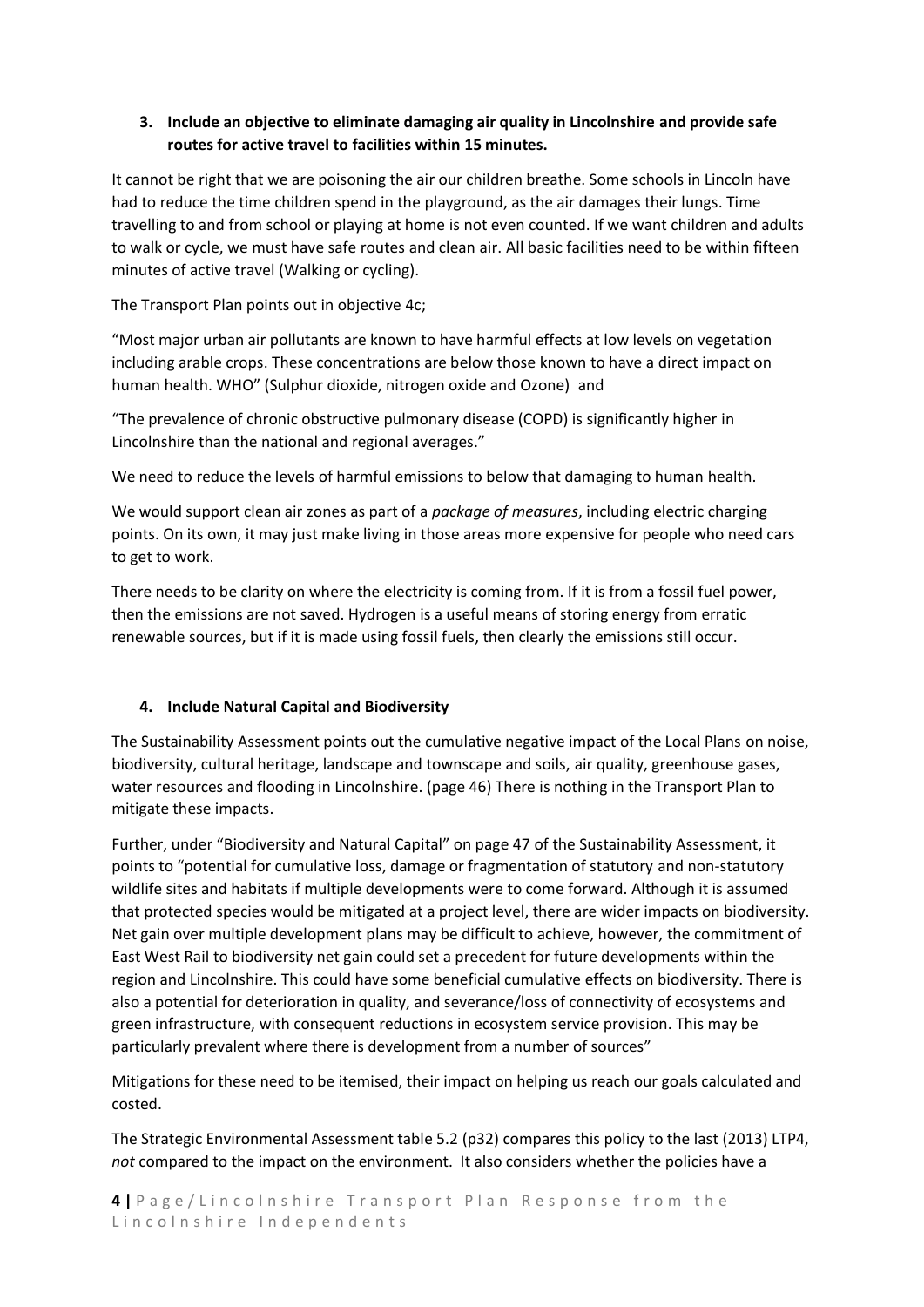positive impact. It does not tell us whether they would be effective in *overcoming* the damaging impacts of increasing traffic. That is what people want to know.

#### **5. Need to demonstrate how this "growth" is going to meet our targets of net zero.**

There is an assumption of increasing traffic and heavy goods transportation (page 60-64). This Transport Plan suggests mitigations for each of the increasing impacts of transportation (Page 78 to 86).

However, the impact of each action on helping us reach our carbon emissions and the costings are not calculated. This is a plan with no price tag, nor any certainty of achievement and therefore lacks credibility in the public eye.

This plan makes a long list of suggestions to resolve the increasing emissions arising from the economic ambition expressed in the Lincolnshire Economic Partnership (page 87 to 102). Nowhere is the point about reducing travel. That needs to be included. If everything you need on a weekly basis was within fifteen minutes of active travel, the roads could be nearly empty of cars.

The Plan still needs to examine the increasing transport requirements from the objective of building 100,000 new dwellings by 2035 in Greater Lincolnshire. Also not included is tackling the current emissions, which we also need to bring down to net zero by 2030 in North Kesteven and 2050 in Lincolnshire as a whole.

## **Conclusion**

This Lincolnshire Transport plan needs to demonstrate how it will comply with the objectives set by the Government for the Country and by our Councils. The key objectives are reduction of carbon emissions, greenhouse gases and pollutants as well as enhancing nature and biodiversity, which is barely addressed at all.

We need to see exactly how this plan helps us achieve the targets of net zero emissions by 2050 for Lincolnshire and 2030 for North Kesteven. That means putting a price tag on the plan. We need to see the impact of each action, the cost and an idea of where the money is coming from – taking a budgeting approach. We need to be able to see an annual reduction in emissions matching the plan and recognising that every increment makes a difference.

This is a significant decade as we already see damaging consequences of our actions. "Loss and damage" included in the Glasgow Climate Pact puts responsibility on us for damage caused, even on the other side of the world. The looming costs and increasing immigration to our shrinking country must be squarely faced and transport holds a significant part of the solution. By 2030 most of the traffic is still expected to be running on diesel and petrol hence we can only meet our obligations on carbon by having a primary policy to *reduce* traffic substantially. The LTP5 needs to recognise this goal at the outset and to calculate how our shared objective of reducing the need for travel and reducing emissions is to be achieved in the current decade. We do not believe that the "growth" policy (defined as the key objective) has any place in this plan until we have solved the difficult challenges, much of it created by transport, of the immediate climate emergency.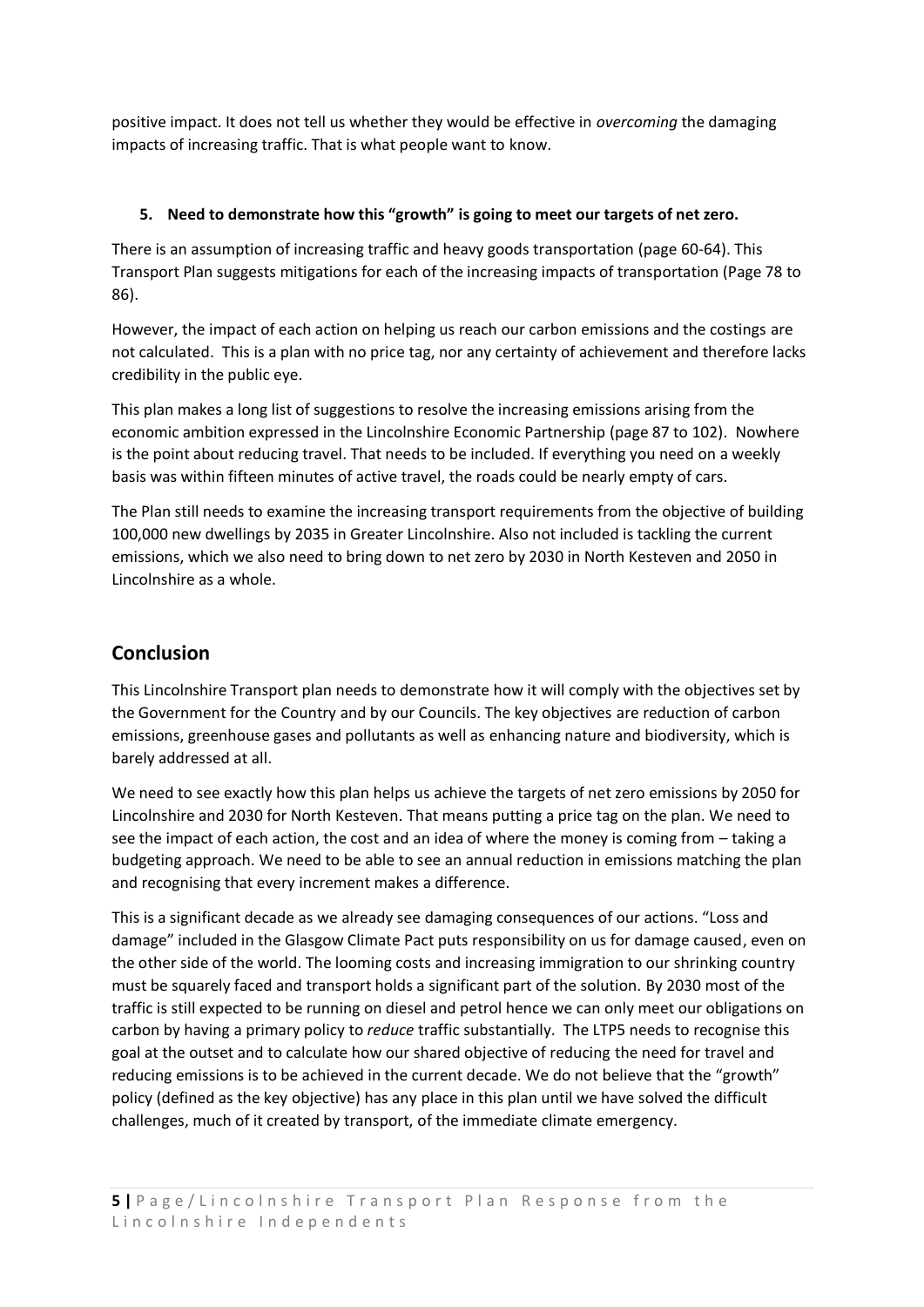## **References**

- 1. Lincolnshire County Council Transport Plan 5 Consultation <https://www.letstalk.lincolnshire.gov.uk/12244/widgets/34960/documents/18513>
- 2. [Strategic Environmental Assessment and Sustainability Appraisal](https://www.letstalk.lincolnshire.gov.uk/local-transport-plan#folder-34960-7123) https://www.letstalk.lincolnshire.gov.uk/12244/widgets/34960/documents/18550
- 3. The UK hosted the 26th UN Climate Change Conference of the Parties (COP26) in Glasgow on 31 October – 13 November 2021. <https://ukcop26.org/>
- 4. The Intergovernmental Panel on Climate Change presented their sixth assessment report in 2021 [https://www.ipcc.ch](https://www.ipcc.ch/)
- 5. Glasgow Pact November 2021 Including paragraph 88 where Local and Regional governments are specifically listed. [https://unfccc.int/sites/default/files/resource/cma2021\\_L16\\_adv.pdf](https://unfccc.int/sites/default/files/resource/cma2021_L16_adv.pdf)
- 6. Lincolnshire County Council's Green Masterplan <https://www.lincolnshire.gov.uk/greenmasterplan>
- 7. Lincolnshire County Council's Carbon Management Plan produced by the Carbon Trust in 2018 to cover the period of 2018-2023. If the ten projects were fully implemented, it would make a saving of 61.7% of emissions by the Council at a cost of £5m on a payback of 28 years. (Page 18-20) Further proposals are listed, but not costed nor their impact calculated.
- 8. Not included is any attempt to consider the emissions from the Council's decisions, nor responsibility for influencing partners to reduce emissions. [file:///C:/Users/Overtonmarianne/Dropbox/My%20PC%20\(Mariannehome\)/Downloads](file:///C:/Users/Overtonmarianne/Dropbox/My%20PC%20(Mariannehome)/Downloads/Lincolnshire_Carbon_Management_Plan_2018_23.pdf) [/Lincolnshire\\_Carbon\\_Management\\_Plan\\_2018\\_23.pdf](file:///C:/Users/Overtonmarianne/Dropbox/My%20PC%20(Mariannehome)/Downloads/Lincolnshire_Carbon_Management_Plan_2018_23.pdf) Summarise[d here.](file:///C:/Users/Overtonmarianne/Dropbox/My%20PC%20(Mariannehome)/Downloads/Carbon_Management_Plan_2018_23_Summary.pdf)
- 9. Sources of Emissions, globally and by country, have been calculated by the Environmental Protection Agency [https://www.epa.gov/ghgemissions/global](https://www.epa.gov/ghgemissions/global-greenhouse-gas-emissions-data)[greenhouse-gas-emissions-data](https://www.epa.gov/ghgemissions/global-greenhouse-gas-emissions-data)
- 10. Tyndall Centre calculates each Local Authorites' carbon budget <https://tyndall.ac.uk/>
- 11. LGA Knowledge Hub on Climate Change https://www.local.gov.uk/our-support/climatechange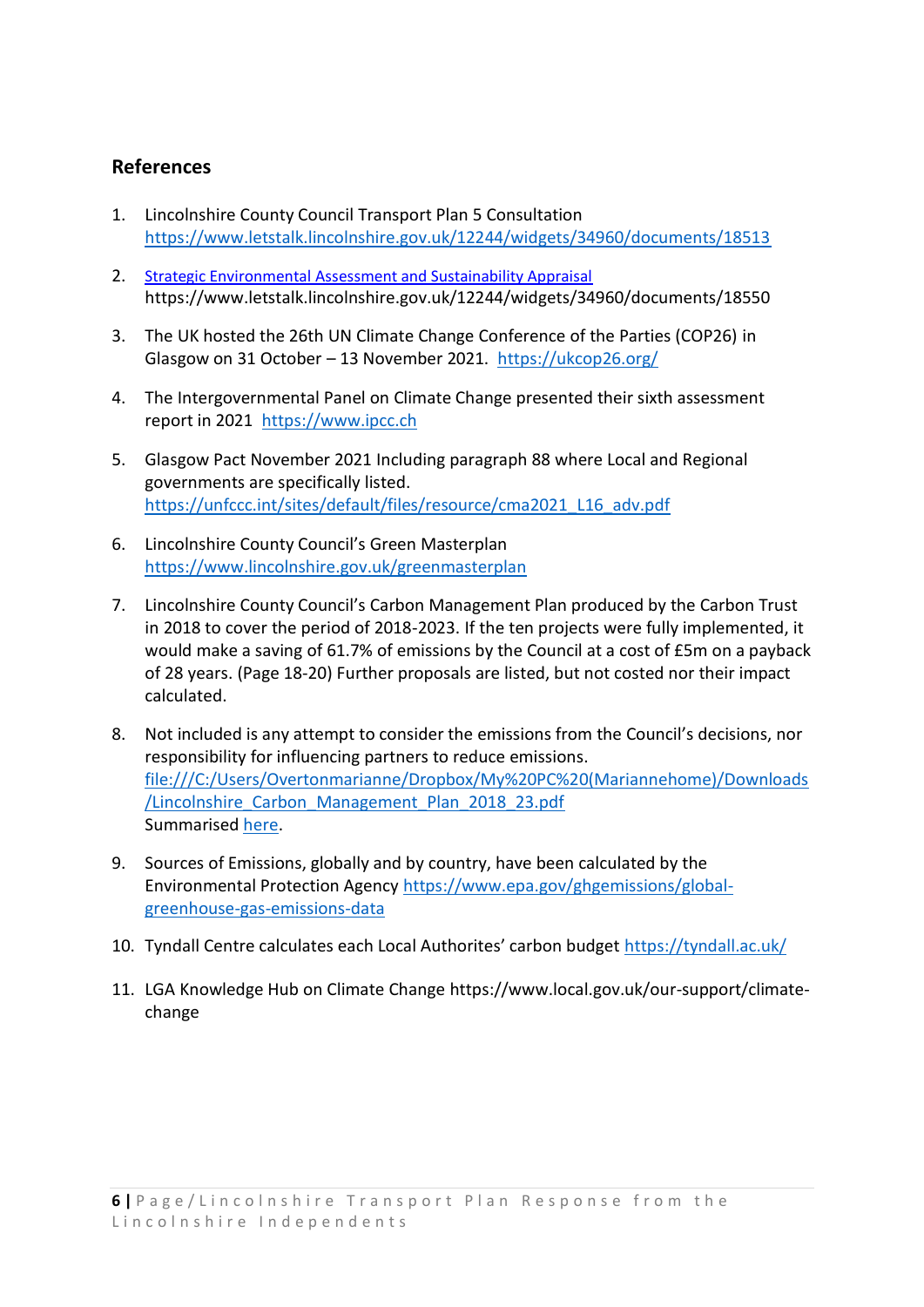# **Lincolnshire Independents**

Lincolnshire Independents are a group of Independent Councillors and supporters who are keen to base decisions on looking objectively at the facts of the matter and support residents.

Lincolnshire Independents have studied the plan, discussed and met to agree our response. The working group was led by rural Councillor C Peter Overton and Cllr Robert Oates of Sleaford, with significant contributions from other members of the group.

They also contributed comments via scrutiny at North Kesteven District Council in November. Cllr Marianne Overton MBE is also the Spokesperson on the Lincolnshire County Council Shadow cabinet.